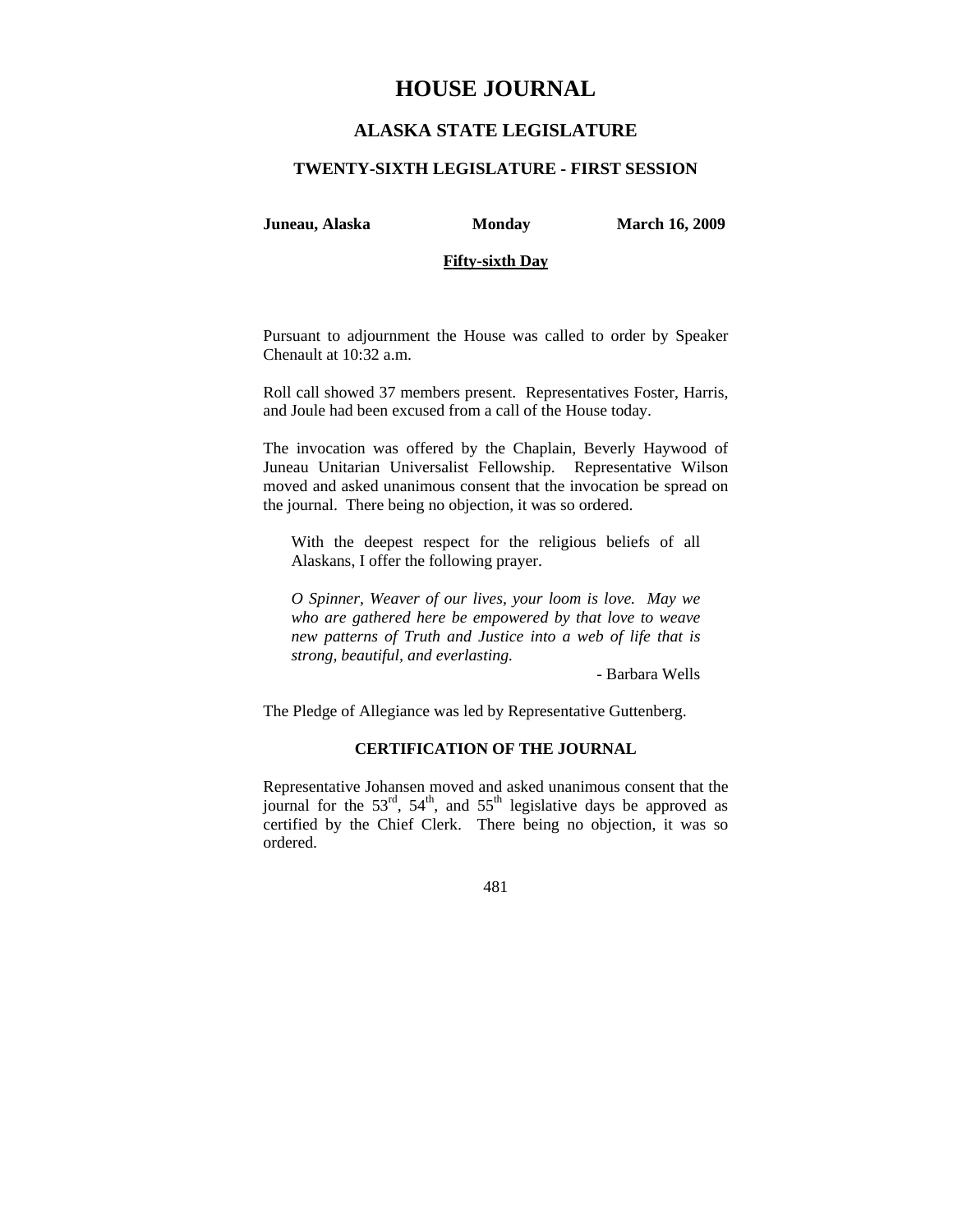Representative Munoz introduced Conway Tomlinson, Guest Page, from Juneau.

Representative Coghill introduced Megan Fenderson, Guest Page, from Twin Falls, ID and Sam Dix, House Page, from Fairbanks.

#### **COMMUNICATIONS**

The following was received:

Dept. of Natural Resources Division of Geological & Geophysical Surveys Annual Report 2008 (as required by AS 41.08.030)

# **REPORTS OF STANDING COMMITTEES**

### **HB 2**

The Judiciary Committee considered:

HOUSE BILL NO. 2 "An Act relating to the issuance of a certificate of birth resulting in a stillbirth."

and recommends it be replaced with:

CS FOR HOUSE BILL NO. 2(HSS) (same title)

The report was signed by Representative Ramras, Chair, with the following individual recommendations:

Do pass (5): Lynn, Coghill, Gatto, Dahlstrom, Ramras

The following fiscal note(s) apply to CSHB 2(HSS):

1. Zero, Dept. of Health & Social Services

HB 2 was referred to the Rules Committee for placement on the calendar.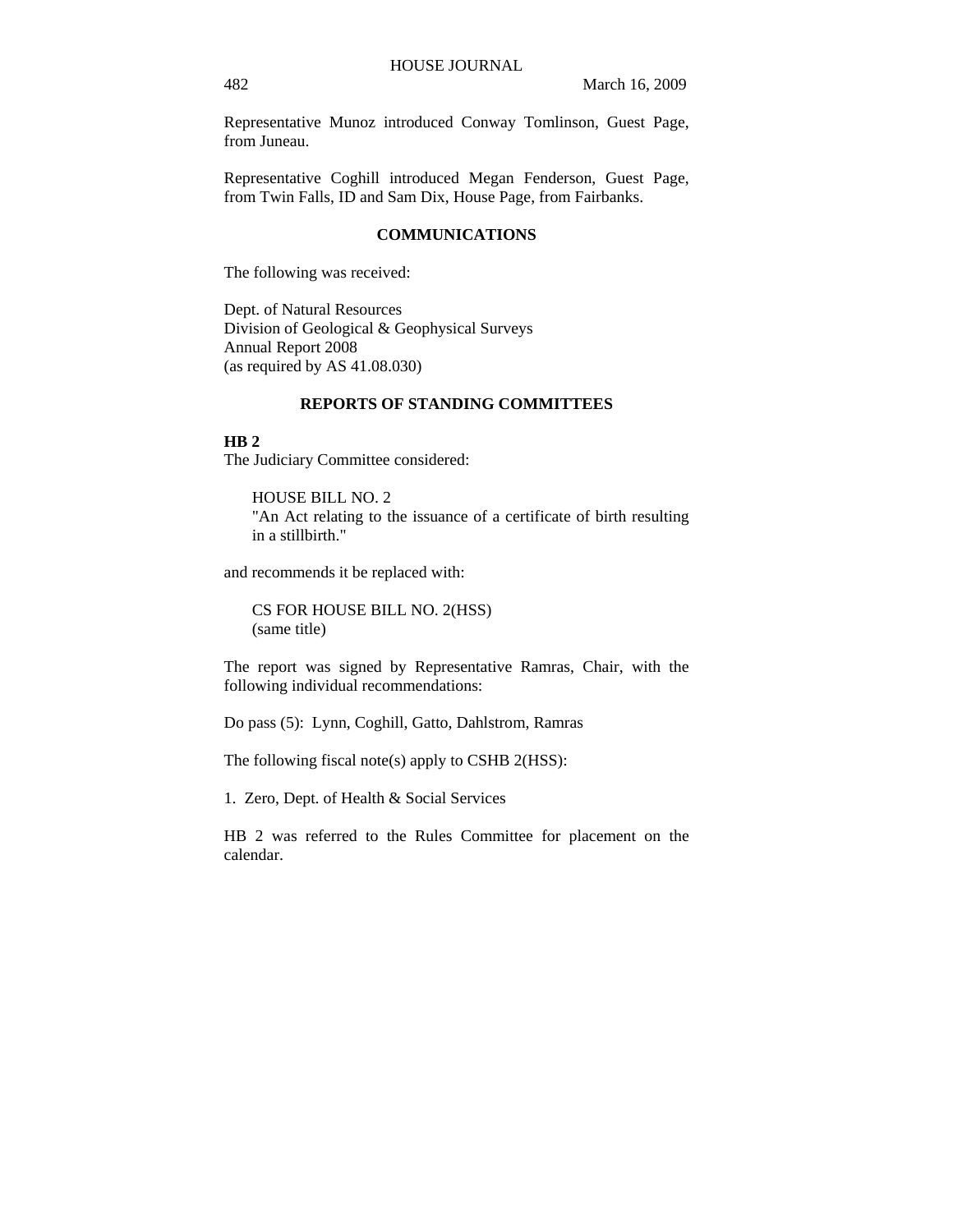March 16, 2009 483

# **HB 35**

The Judiciary Committee considered:

### HOUSE BILL NO. 35

"An Act relating to notice and consent for a minor's abortion; relating to penalties for performing an abortion; relating to a judicial bypass procedure for an abortion; relating to coercion of a minor to have an abortion; relating to reporting of abortions performed on minors; amending Rule 220, Alaska Rules of Appellate Procedure, and Rule 20, Alaska Probate Rules, relating to judicial bypass for an abortion; and providing for an effective date."

The report was signed by Representative Ramras, Chair, with the following individual recommendations:

Do pass (5): Lynn, Coghill, Gatto, Dahlstrom, Ramras

Do not pass (2): Gruenberg, Holmes

The following fiscal note(s) apply:

- 1. Zero, Dept. of Law
- 2. Indeterminate, Dept. of Health & Social Services

HB 35 was referred to the Finance Committee.

# **INTRODUCTION OF CITATIONS**

The following citations were introduced and referred to the Rules Committee for placement on the calendar:

Honoring - Senator William Iggiagruk Hensley By Representative Joule; Senator Olson

Honoring - Judge Beverly Cutler By Senator Menard; Representatives Kerttula, Gatto, Munoz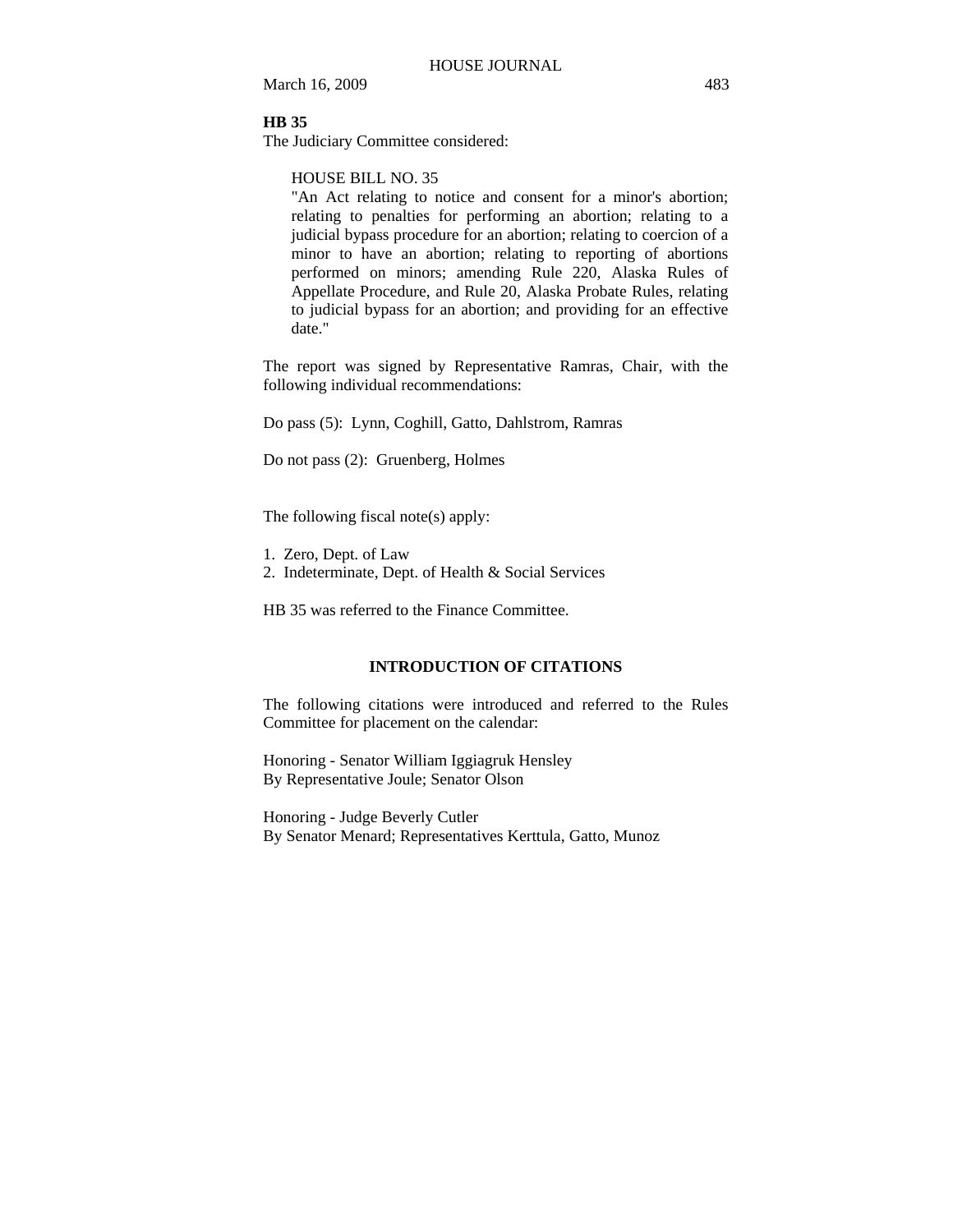Honoring - Grace Christian School, 2008 Class 1-2-3A State Cross Country Champions By Senator Meyer

## **INTRODUCTION, FIRST READING, AND REFERENCE OF HOUSE BILLS**

#### **HB 190**

HOUSE BILL NO. 190 by Representatives Fairclough, Hawker, Holmes, and Wilson, entitled:

"An Act privatizing the Alaska children's trust as a separate endowment fund; providing for an administrator for the assets of the former trust; establishing conditions for a grant of the balance of the former Alaska children's trust; designating certain receipts as available for grants to the trust's successor; and providing for an effective date."

was read the first time and referred to the Health & Social Services and Finance Committees.

#### **CONSIDERATION OF THE DAILY CALENDAR**

#### **LEGISLATIVE CITATIONS**

Representative Johansen moved and asked unanimous consent that the House approve the citations on the calendar. There being no objection, the following citations were approved and sent to enrolling:

#### Honoring - Dr. Cary S. Keller

By Representatives Kelly, Chenault, Buch, Cissna, Coghill, Crawford, Dahlstrom, Doogan, Edgmon, Fairclough, Gara, Gardner, Gatto, Gruenberg, Guttenberg, Harris, Hawker, Herron, Holmes, Johansen, Johnson, Joule, Kawasaki, Keller, Kerttula, Lynn, Millett, Munoz, Neuman, Olson, Petersen, Ramras, Salmon, Seaton, Stoltze, Thomas, Tuck, Wilson; Senator Paskvan

### Honoring - Linda Freed

By Representatives Austerman, Chenault, Buch, Cissna, Coghill, Crawford, Dahlstrom, Doogan, Edgmon, Fairclough, Gara, Gardner, Gatto, Gruenberg, Guttenberg, Harris, Hawker, Herron, Holmes,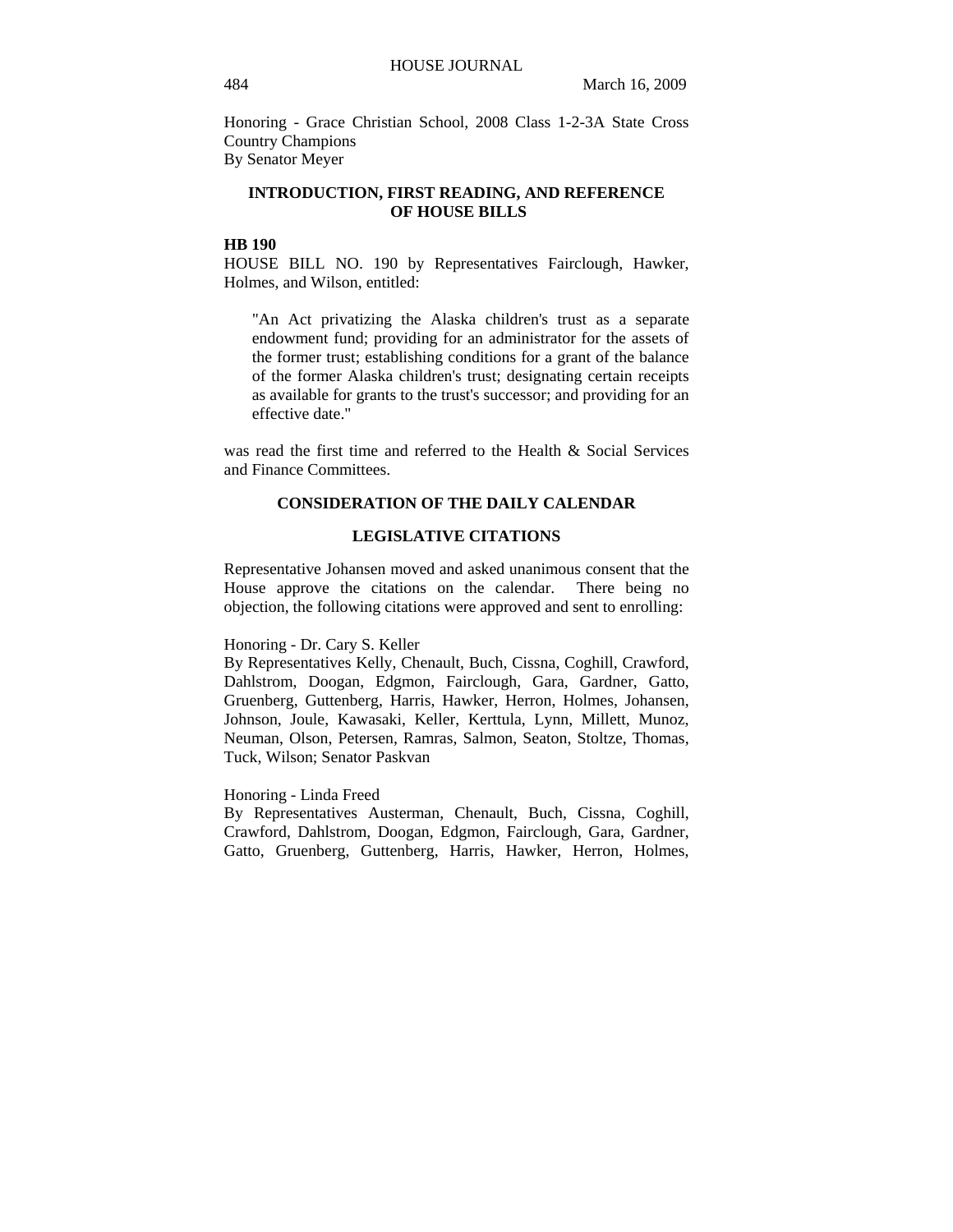March 16, 2009 485

Johansen, Johnson, Joule, Kawasaki, Keller, Kerttula, Lynn, Millett, Munoz, Neuman, Olson, Petersen, Ramras, Salmon, Seaton, Stoltze, Thomas, Tuck, Wilson; Senator Stevens

Honoring - Florence Welch on the Occasion of Her 100<sup>th</sup> Birthday By Senator Stevens; Representatives Austerman, Chenault, Buch, Cissna, Coghill, Crawford, Dahlstrom, Doogan, Edgmon, Fairclough, Gara, Gardner, Gatto, Gruenberg, Guttenberg, Harris, Hawker, Herron, Holmes, Johansen, Johnson, Joule, Kawasaki, Keller, Kerttula, Lynn, Millett, Munoz, Neuman, Olson, Petersen, Ramras, Salmon, Seaton, Stoltze, Thomas, Tuck, Wilson

Honoring - Kodiak High School Cross Country Team, 2008 Alaska State Champions

By Senator Stevens; Representatives Austerman, Chenault, Buch, Cissna, Coghill, Crawford, Dahlstrom, Doogan, Edgmon, Fairclough, Gara, Gardner, Gatto, Gruenberg, Guttenberg, Harris, Hawker, Herron, Holmes, Johansen, Johnson, Joule, Kawasaki, Keller, Kelly, Kerttula, Lynn, Millett, Munoz, Neuman, Olson, Petersen, Ramras, Salmon, Seaton, Stoltze, Thomas, Tuck, Wilson

#### In Memoriam - Barbara Bowen Doak

By Senator Bunde; Representatives Chenault, Buch, Cissna, Coghill, Crawford, Dahlstrom, Doogan, Edgmon, Fairclough, Foster, Gara, Gardner, Gatto, Gruenberg, Guttenberg, Harris, Hawker, Herron, Holmes, Johansen, Johnson, Joule, Kawasaki, Keller, Kerttula, Lynn, Millett, Munoz, Neuman, Olson, Petersen, Ramras, Salmon, Seaton, Stoltze, Thomas, Tuck, Wilson

#### In Memoriam - Katherine "Kay" Fannin

By Senator Stevens; Representatives Austerman, Chenault, Buch, Cissna, Coghill, Crawford, Dahlstrom, Doogan, Edgmon, Fairclough, Foster, Gara, Gardner, Gatto, Gruenberg, Guttenberg, Harris, Hawker, Herron, Holmes, Johansen, Johnson, Joule, Kawasaki, Keller, Kerttula, Lynn, Millett, Munoz, Neuman, Olson, Petersen, Ramras, Salmon, Seaton, Stoltze, Thomas, Tuck, Wilson

#### In Memoriam - Dick Synhorst

By Senator Stevens; Representatives Seaton, Chenault, Buch, Cissna, Coghill, Crawford, Dahlstrom, Doogan, Edgmon, Fairclough, Foster, Gara, Gardner, Gatto, Gruenberg, Guttenberg, Harris, Hawker,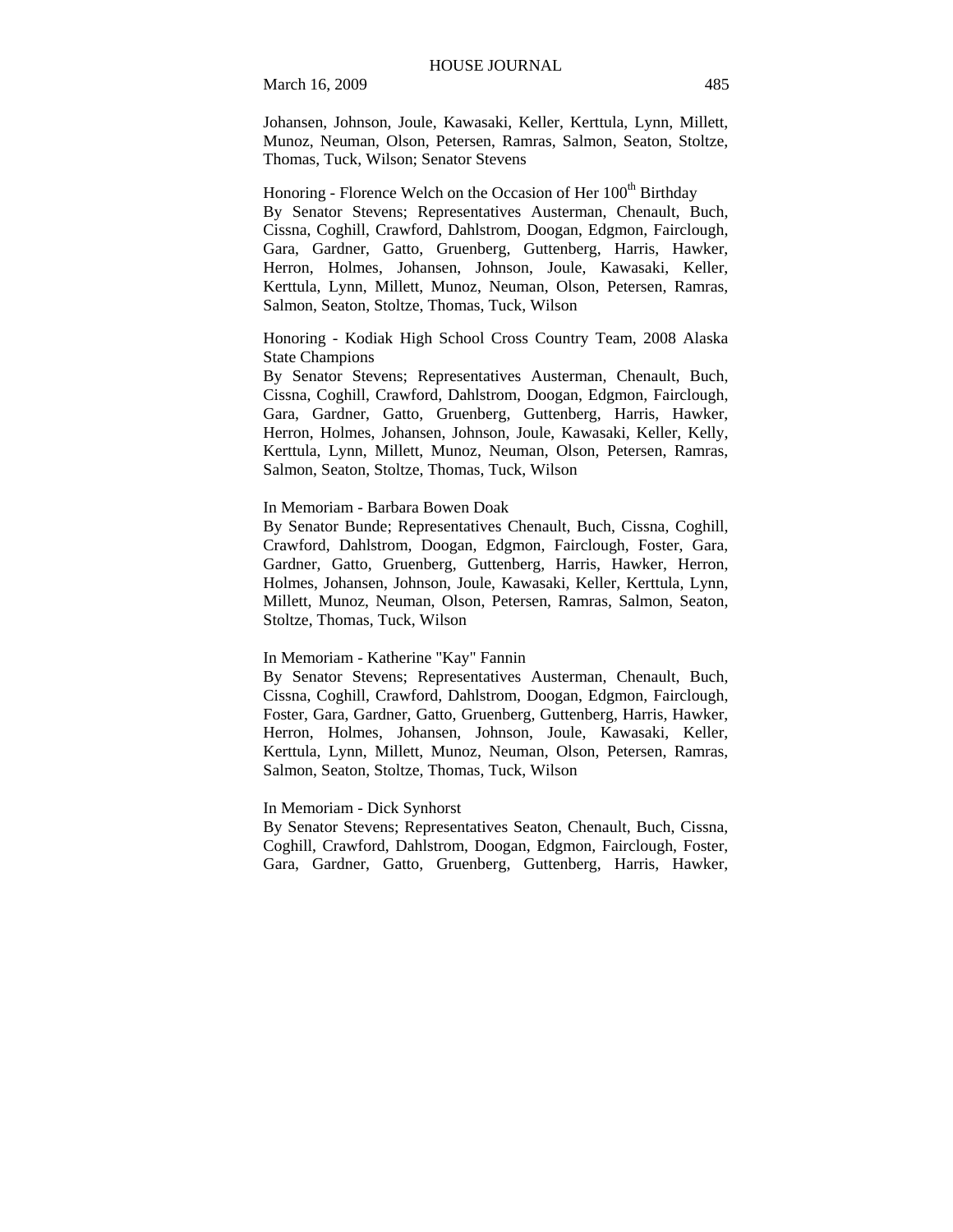Herron, Holmes, Johansen, Johnson, Joule, Kawasaki, Keller, Kerttula, Lynn, Millett, Munoz, Neuman, Olson, Petersen, Ramras, Salmon, Stoltze, Thomas, Tuck, Wilson

### **UNFINISHED BUSINESS**

Representative Johansen moved and asked unanimous consent that the following members be excused from a call of the House. There being no objection, the members were excused as noted:

Representative Chenault – from 7:45 a.m., March 18 to evening plane time, March 21

Representative Salmon – from morning plane time, March 18 to afternoon plane time, March 23

#### **HB 114**

Representative Wilson added her name as cosponsor to:

#### HOUSE BILL NO. 114

"An Act relating to availability of state transportation facilities and state-owned or state-operated transportation modes for delivering compassionate aid during a disaster emergency."

### **HB 185**

Representative Johnson added his name as cosponsor to:

#### HOUSE BILL NO. 185

"An Act relating to the labor organization position of state agencies and others with regard to construction contracts paid for by state money."

#### **SB 29**

Representative Munoz added her name as cross sponsor to:

## SENATE BILL NO. 29

"An Act naming the Capitol Annex the Thomas B. Stewart Legislative Office Building."